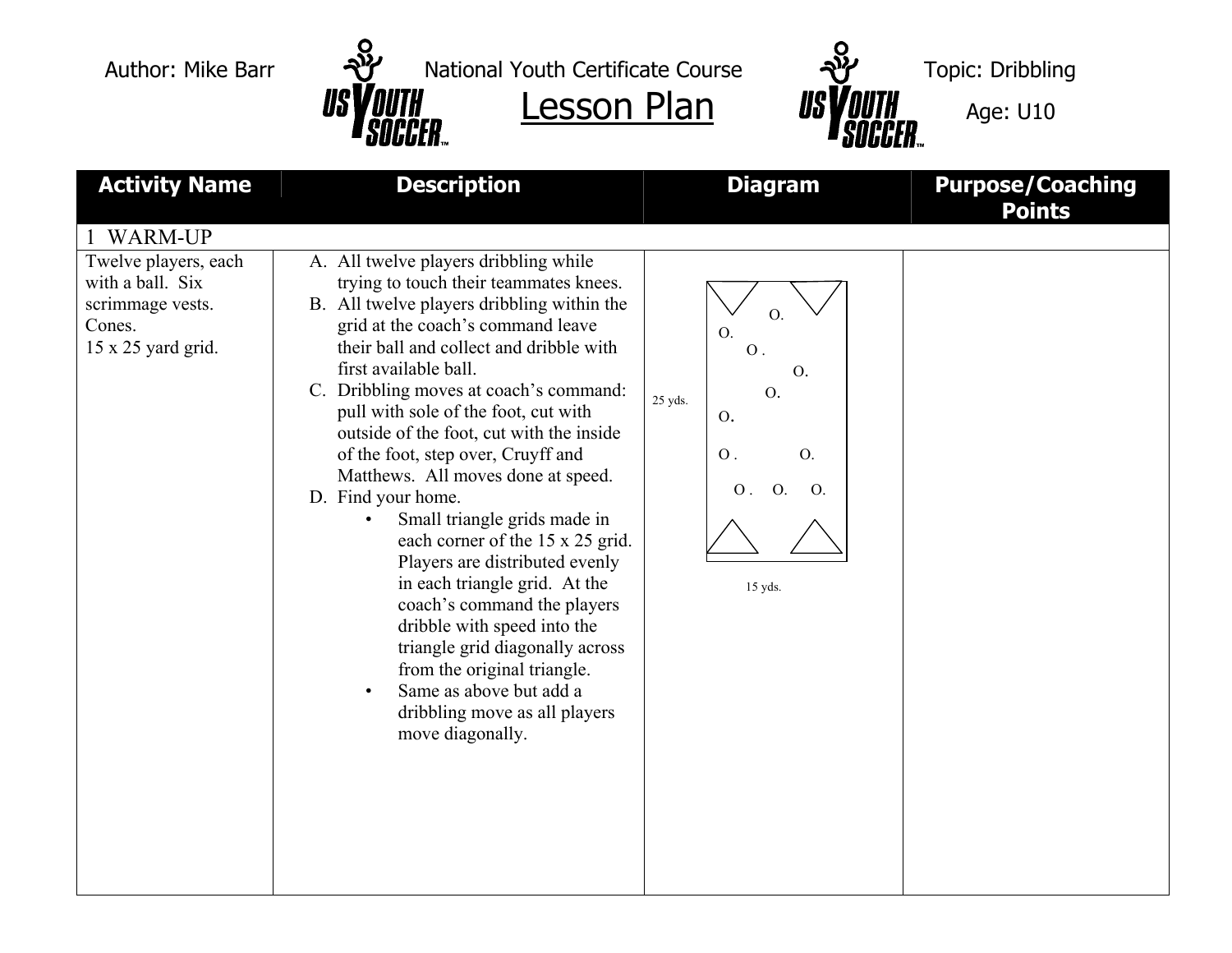Author: Mike Barr National Youth Certificate Course Topic: Dribbling

 $\frac{1}{s}$   $\frac{1}{s}$   $\frac{1}{s}$   $\frac{1}{s}$   $\frac{1}{s}$   $\frac{1}{s}$   $\frac{1}{s}$   $\frac{1}{s}$   $\frac{1}{s}$   $\frac{1}{s}$   $\frac{1}{s}$   $\frac{1}{s}$   $\frac{1}{s}$   $\frac{1}{s}$   $\frac{1}{s}$   $\frac{1}{s}$   $\frac{1}{s}$   $\frac{1}{s}$   $\frac{1}{s}$   $\frac{1}{s}$   $\frac{1}{s}$   $\frac{1}{s}$ 

|                            | U U U U L II ™                                                                                                                                                                                                                                                                 |                                                        |  |  |  |
|----------------------------|--------------------------------------------------------------------------------------------------------------------------------------------------------------------------------------------------------------------------------------------------------------------------------|--------------------------------------------------------|--|--|--|
| 2 POSSESSION               |                                                                                                                                                                                                                                                                                |                                                        |  |  |  |
| $20 \times 30$ yard grid.  | Six players with a ball each. One defender on<br>each dribbler. Dribbler attempts to maintain<br>possession for one minute. If the defender<br>wins the ball (s) he attempts to maintain<br>possession. Execute four repetitions switching<br>the defender on each repetition. | 30 yds.                                                |  |  |  |
|                            |                                                                                                                                                                                                                                                                                | $X\bullet Y$<br>Y X.<br>$\bullet X \quad Y$<br>20 yds. |  |  |  |
|                            |                                                                                                                                                                                                                                                                                | $Y X_{\bullet}$<br>$X_{\bullet}$ Y<br>$Y \cdot X$      |  |  |  |
| 3 FOUR GOAL GAME           |                                                                                                                                                                                                                                                                                |                                                        |  |  |  |
| $20 \times 25$ yard grid.  | 4 v 4 players matched man-to-man. Four                                                                                                                                                                                                                                         |                                                        |  |  |  |
| Cones placed two yards     | balls. X players begin each with a ball.                                                                                                                                                                                                                                       |                                                        |  |  |  |
| apart to make four         | Dribble through the cones to score a goal                                                                                                                                                                                                                                      |                                                        |  |  |  |
| small goals.               | (from inside or outside). If Y wins a ball s(he)                                                                                                                                                                                                                               | Y<br>20 yds.                                           |  |  |  |
|                            | attempts to score. One minute playing – one                                                                                                                                                                                                                                    |                                                        |  |  |  |
|                            | minute resting.                                                                                                                                                                                                                                                                | $X_{\bullet}$                                          |  |  |  |
|                            | Second repetition Y players begin with a ball                                                                                                                                                                                                                                  |                                                        |  |  |  |
|                            | each.                                                                                                                                                                                                                                                                          |                                                        |  |  |  |
|                            | Four repetitions total.                                                                                                                                                                                                                                                        | Y<br>$X_{\bullet}$                                     |  |  |  |
|                            |                                                                                                                                                                                                                                                                                | $25$ yds.                                              |  |  |  |
|                            |                                                                                                                                                                                                                                                                                | Only cones, no boundaries.                             |  |  |  |
| <b>4 FOUR GOALS ACROSS</b> |                                                                                                                                                                                                                                                                                |                                                        |  |  |  |
| 40 x 20 yard grid. Four    | Player X serves to player Y who attempts to                                                                                                                                                                                                                                    |                                                        |  |  |  |
| goals made with cones      | dribble through any of the four goals set across                                                                                                                                                                                                                               |                                                        |  |  |  |
| on each touchline.         | the grid. If Y wins the ball s(he) attempts to                                                                                                                                                                                                                                 | Y<br>Y                                                 |  |  |  |
|                            | counterattack and dribble through the opposite                                                                                                                                                                                                                                 |                                                        |  |  |  |
|                            | goals. Play until three goals are scored. Six<br>players in the grid. Six players are outside the                                                                                                                                                                              |                                                        |  |  |  |
|                            | grid – active rest – working on dribbling                                                                                                                                                                                                                                      |                                                        |  |  |  |
|                            | moves and turns.                                                                                                                                                                                                                                                               |                                                        |  |  |  |
|                            |                                                                                                                                                                                                                                                                                |                                                        |  |  |  |
|                            |                                                                                                                                                                                                                                                                                |                                                        |  |  |  |